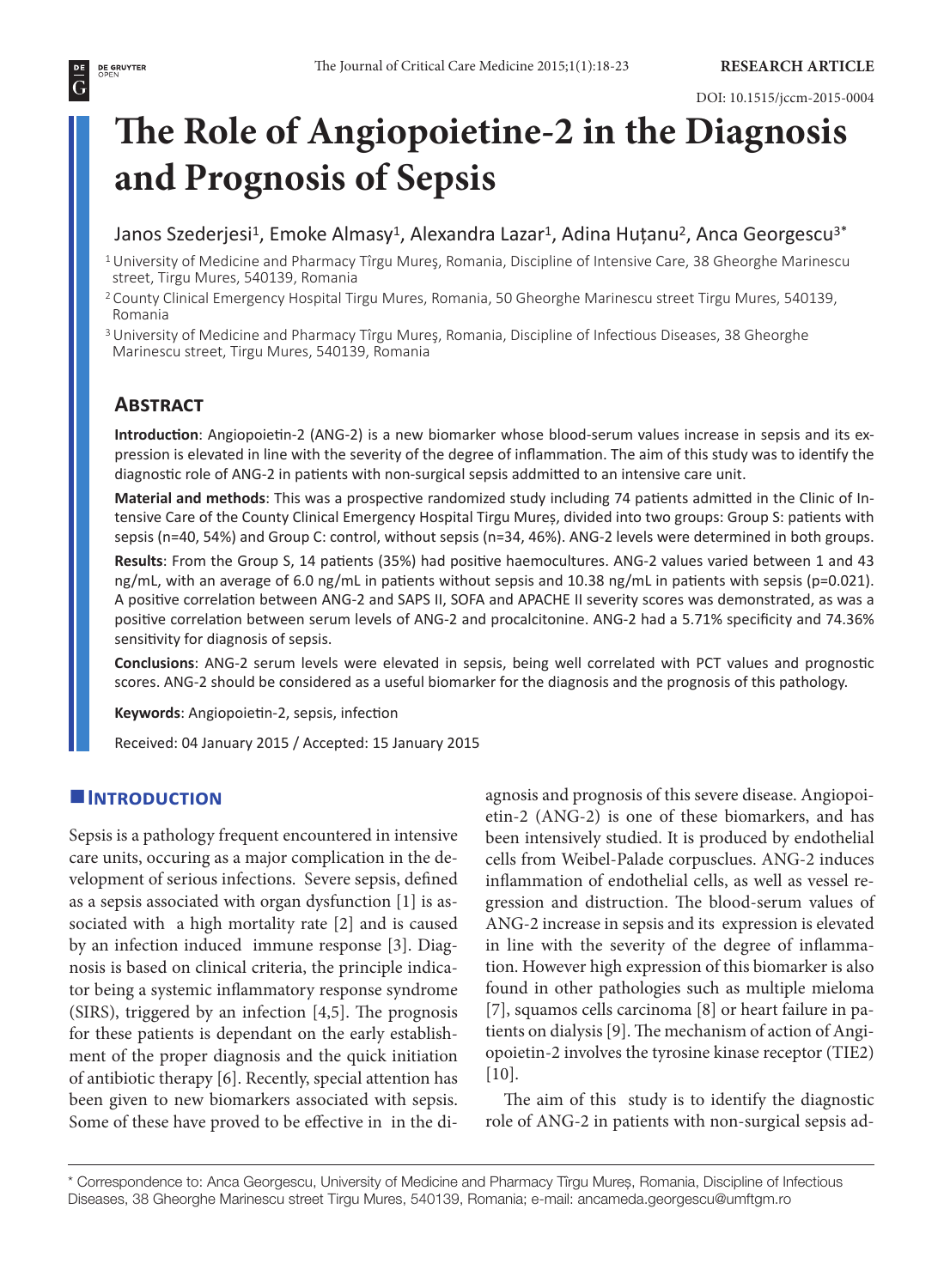mitted to an intensive care unit. We tested the hypothesis that ANG-2 has a high sensitivity and specificity for the diagnosis of sepsis and for the prognosis of this disease.

Objectives of the study were:

- To asses the prognostic role of ANG-2 in sepsis.
- To study the correlation between ANG-2 and procalcitonine (PCT).
- To study the correlation between ANG-2 and the following score systems:
	- a. APACHE II score (Acute Physiology and Chronic Health Evaluation),
	- b. SOFA (Sequential Organ Failure Assessment)
	- c. SAPS II (Simplified Acute PhysiologyScore).
- To study the correlation between ANG-2 and the requirements for vasoactive medication.
- To study the correlation between ANG-2 and renal function.

# **MATERIAL AND METHODS**

This is a prospective randomized study including 74 patients admitted in the Clinic of Intensive Care of the County Clinical Emergency Hospital Tirgu Mureș in the period of January to November 2014. The study was approved by the Ethics Commitee of the University of Medicine and Pharmacy of Tirgu Mures and all the patients or their relatives were given a clear explanation of the study and gave their informed consent before randomization.

*Inclusion criteria*: All patient, of either sex, admitted to the intensive care ward, who were over the age of 18 years and had no associated pathology or had received any surgical intervention in the previous 72 hours, were admitted into the study.

*Exclusion criteria*: patients with cardiac arrest or associated pathologies that could cause expression of high levels of ANG-2.

On admission to the intensive care unit a medical history was taken and the following tests carried out:

- a. record of status of vital signs
- b. laboratory tests including cell blood count, creatinine, urea, coagulation parameters and liver transaminase

A clinical diagnosis was made at this point. Blood cultures and bacteriological determinations were used to confirm the diagnosis.

Blood samples were collected directly via vascular puncture after skin desinfection with betadine. The blood cultures were accomplished using separate vials for aerob germs (Standard SA) and anaerobs (Standard SN). Analyses of the blood cultures were processed using the BacT/Alert 3D (Biomerieux, France) automated haemoculture system.

APACHE II, SOFA and SAPS II severity scores were calculated and serum levels of PCT, C-Reactive protein (CRP) and ANG-2 were determined in the first 12 hours after admission.

The blood samples were frozen at -70°C and processed later.

ANG-2 expression was evaluated using the Enzyme-Linked Immuno Sorbent Assay (ELISA) test (R&D Systems, Minneapolis, USA).

PCT, CRP, the sepsis-related organ failure assessment was determined using the immunoturbidimetry method (Cobas 6000, Roche Diagnostics, Germany) and PromoKinekits for the detection, elimination and prevention of cell culture contamination (PromoCell GmbH, Heidelberg, Germany).

Patients were divided into two groups: Group S: patients with sepsis (n=40, 54%) and Group C: control, without sepsis (n=34, 46%).

A diagnosis of sepsis to be accepted, all three of the following criterion had to be present:

- a. Two clinical criteria for SIRS
- b. PCT higher than 0.2 ng/mL
- c. confirmed infection.

Statistical analysis was performed using Microsoft Excel (Microsoft, Washington, USA), GraphPad (GraphPad Software, Inc., California, USA) and Med-Calc (MedCalc Software, Ostend, Belgium).

Analysis included specificity and sensibility of ANG-2 for diagnosis of sepsis, and correlation with the above mentioned parameters and death. Graphic representation of receiver-operating-characteristic (ROC) were used, with determination of area under the curve (AUC). Quantitative variables were tested for normal distribution using the Kolmogorov-Smirnov test and Bartlets Test for equal variances. Where applicable the Mann-Whitney or Pearson tests were used for variable correlations. Pearson`s chi2 test with Fisher or Yates correction were used for comparing distribution of nominal values. A p value<0.05 was considered statistically significant.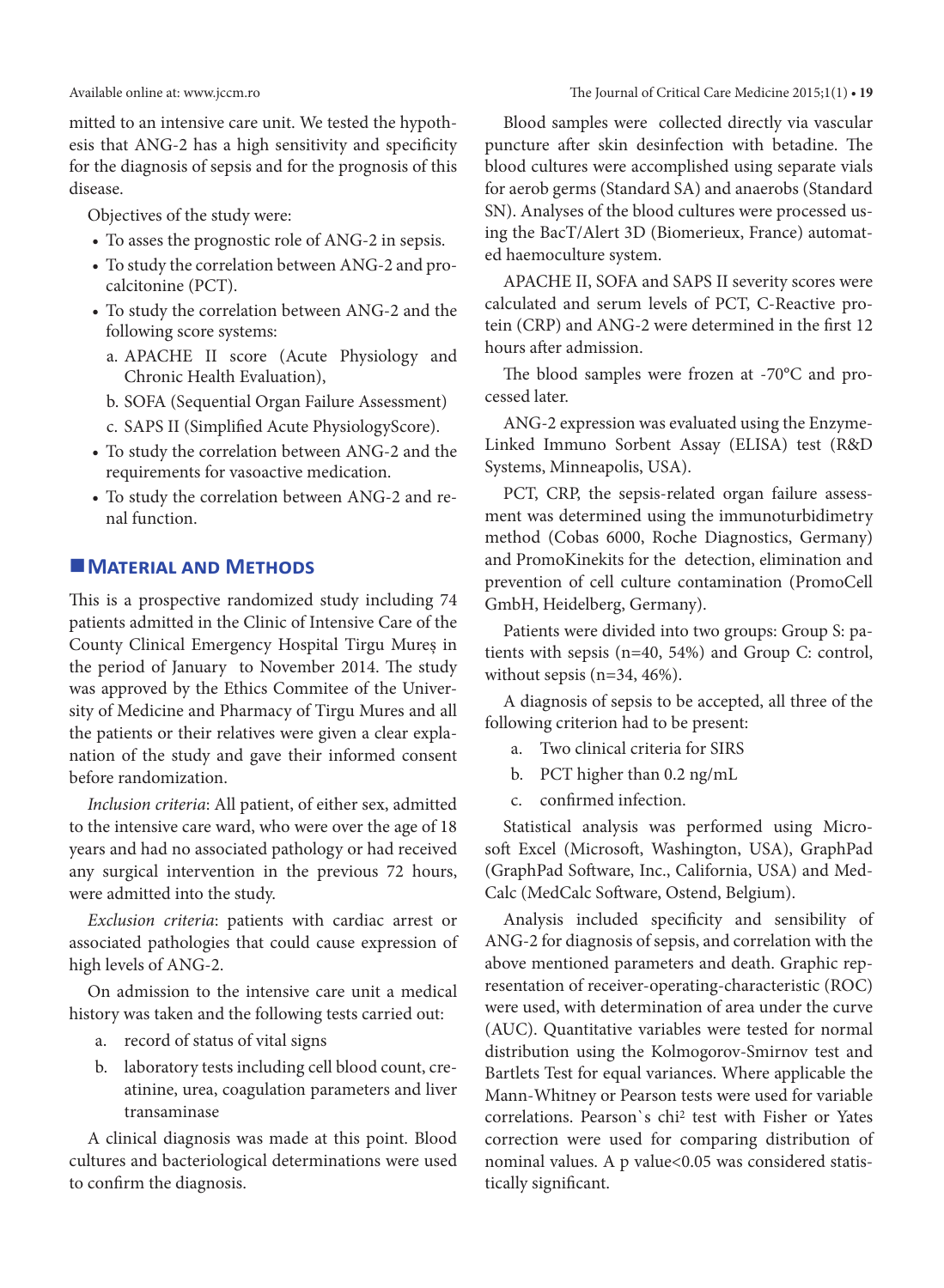**20 •** The Journal of Critical Care Medicine 2015;1(1) Available online at: www.jccm.ro

# **Results**

Seventy four patients were enrolled in the study, of which 40 patients (54%) fulfilled the criteria for sepsis, and 34 (46%) were included in the control group. From the Group S, 14 patients (35%) had positive haemocultures. ANG-2 values varied between 1 and 43 ng/mL, with an average of 6.0 ng/mL in patients without sepsis and 10.38 ng/mL in patients with sepsis (p=0.021) (Figure 1).

Demographic and paraclinical data of the patients in the two groups are presented in Table 1.

A positive correlation between ANG-2 and SAPS II, SOFA and APACHE II severity scores was demonstrated, as was a positive correlation between serum levels of ANG-2 and PCT (Table 2).

The lungs were the most frequent locus of infection in the study groups (Table 3).

ANG-2 was both "specific" and "sensitive" in the diagnosis of sepsis: 65.71% specificity and 74.36% sensitivity (Figure 2).





**Figure 1. ANG-2 values in the studied patients** 

The cut-off value ANG-2 for diagnosis of sepsis was established at 5.61 ng/mL according to the Youden test.

A high mortality rate of 75.67% (n=56) was recorded in those cases where ANG-2 showed a high specificity (88.89%) together with a lower sensitivity (35.71%) (p=0.195) (Figure 3).

#### **Table 1. Demographic and paraclinical data in the two groups of patients**

| <b>Parameter</b>                                   | Group $-S$<br>(Patients with sepsis)<br>$(n=40, 54%)$ | <b>Group-C</b><br>(Control. Patients<br>without sepsis)<br>$(n=34, 46%)$ | P value  |
|----------------------------------------------------|-------------------------------------------------------|--------------------------------------------------------------------------|----------|
| Age (years, average $\pm$ SD)                      | $76 \pm 15.87$                                        | $68 \pm 13.39$                                                           | 0.0525   |
| Gender, male (%)                                   | 24 (60%)                                              | 12 (35.29%)                                                              | 0.0393   |
| BMI ( $\text{kg/m}^2$ , average $\pm$ SD)          | $24.6 \pm 8.34$                                       | $26.9 \pm 8.77$                                                          | 0.1300   |
| Days in intensive care unit TI (average $\pm$ SD)  | $2 \pm 4.6$                                           | $10 \pm 10.33$                                                           | < 0.0001 |
| Days under vasoactive treatment (average $\pm$ SD) | $1 \pm 1.73$                                          | $3 + 3.35$                                                               | 0.0073   |
| Patients requiring vasoactive treatment (n, %)     | 33 (82.5%)                                            | 28 (82.23%)                                                              | 0.434    |
| Mortality (n, %)                                   | 32 (80%)                                              | 24 (70.59%)                                                              | 0.4197   |
| ANG-2 ( $ng/mL$ , average $± SD$ )                 | $7.37 \pm 9.21$                                       | $4.11 \pm 4.34$                                                          | 0,0005   |
| PCT ( $ng/mL$ , average $± SD$ )                   | $1.525 \pm 3.03$                                      | $0.71 \pm 0.75$                                                          | < 0.0001 |
| $CRP$ (ng/mL, average $SD$ )                       | $164.4 \pm 126.7$                                     | $82.71 \pm 78.98$                                                        | < 0.0001 |
| Haemoglobin (g/dL, average t SD)                   | $12.35 \pm 3.09$                                      | $11.75 \pm 1.84$                                                         | 0.2762   |
| Haematocrit (%, average± SD)                       | $33.2 \pm 8.99$                                       | $34.05 \pm 9.84$                                                         | 0.6879   |
| Leucocytes (x1000/mm <sup>3</sup> , average± SD)   | $16.35 \pm 12.44$                                     | $13.95 \pm 9.7$                                                          | 0.6027   |
| Creatinine (mg/dL, average± SD)                    | $1.84 \pm 3.37$                                       | $0.82 \pm 1.88$                                                          | 0.0005   |
| Ureea (mg/dL, average± SD)                         | $104.9 \pm 98.21$                                     | $62.95 \pm 58.68$                                                        | 0.0168   |
| APACHE II (val, average± SD)                       | $27 \pm 8.8$                                          | $23 \pm 7.74$                                                            | 0.0152   |
| SOFA (val, average ± SD)                           | 9 ± 3.65                                              | $7 + 3.07$                                                               | 0.0616   |
| SAPS (val, average± SD)                            | $51.5 \pm 20.18$                                      | $42 \pm 14.77$                                                           | 0.0276   |

\* p value calculated using Mann-Whitney test (significant for p<0,05).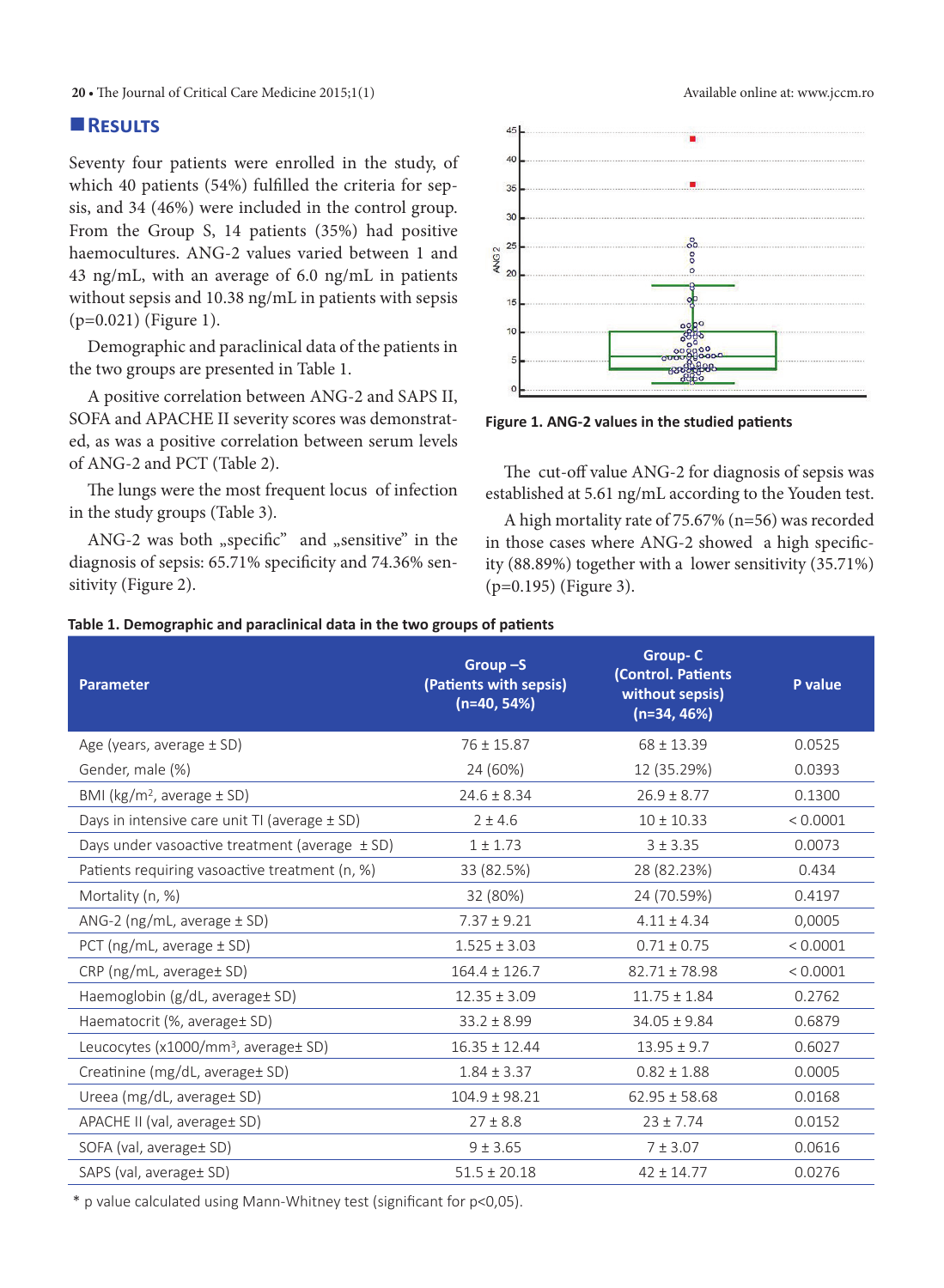#### Available online at: www.jccm.ro The Journal of Critical Care Medicine 2015;1(1) **• 21**

#### **Table 2. Correlations between ANG-2and PCT levels, severity scores, days of vasoactive medication and renal function**

| Parameter                           | <b>Correlation coefficient *</b> | P value |
|-------------------------------------|----------------------------------|---------|
| PCT                                 | $-0.3049$                        | 0.0223  |
| <b>APACHE II</b>                    | 0.2342                           | 0.0446  |
| SOFA                                | 0.2603                           | 0.0251  |
| SAPS                                | 0.3321                           | 0.0038  |
| Patients with vasoactive medication | 0.2353                           | 0.0436  |
| Days of vasoactive medication       | $-0.08736$                       | 0.4656  |
| Creatinine                          | $-0.256811$                      | 0.0560  |
| Ureea                               | $-0.2200918$                     | 0.1031  |

\* Spearman correlation coefficient on the entire lot of patients (n=74).

#### **Table 3. Site of infection in the studied groups**

| <b>Infection localisation</b> | Sepsis group (n=40) | No sepsis group (n=34) |
|-------------------------------|---------------------|------------------------|
| No infection                  | 0                   | 10 (29.41%)            |
| Pulmonar                      | 26 (65%)            | 15(44.11%)             |
| Abdominal                     | $4(10\%)$           | 4 (11.76%)             |
| Urinar tractus                | 2(5%)               | 2(5.88%)               |
| Articular                     | $\mathcal{O}$       | 1(2.94%)               |
| Surgical wound                | $\Omega$            | 1(2.94%)               |
| Central Nervous System        | $\Omega$            | 1(2.94%)               |
| Cutanat                       | 6(15%)              | $\mathbf 0$            |
| Undefined                     | 2(5%)               | $\Omega$               |



| Area under the ROC curve (AUC)  | 0.710          |
|---------------------------------|----------------|
| Standard Frror                  | 0.0620         |
| Youden index                    | 0.4007         |
| Association criteria            | >5.6162        |
| 95% Confidence interval         | 0.593 to 0.810 |
| Significance level P (Area=0.5) | 0.0007         |
| Sensitivity                     | 74.36          |
| Specificity                     | 65.71          |



There was no statistically significant correlation between ANG-2 levels and the number of days on vasoactive medication (p=0.465). However, ANG-2 serum levels were correlated with the number of patients who required vasoactive treament (p=0.043). A statistically significant correlation was found between ANG-2 levels and serum levels of both creatinine and urea.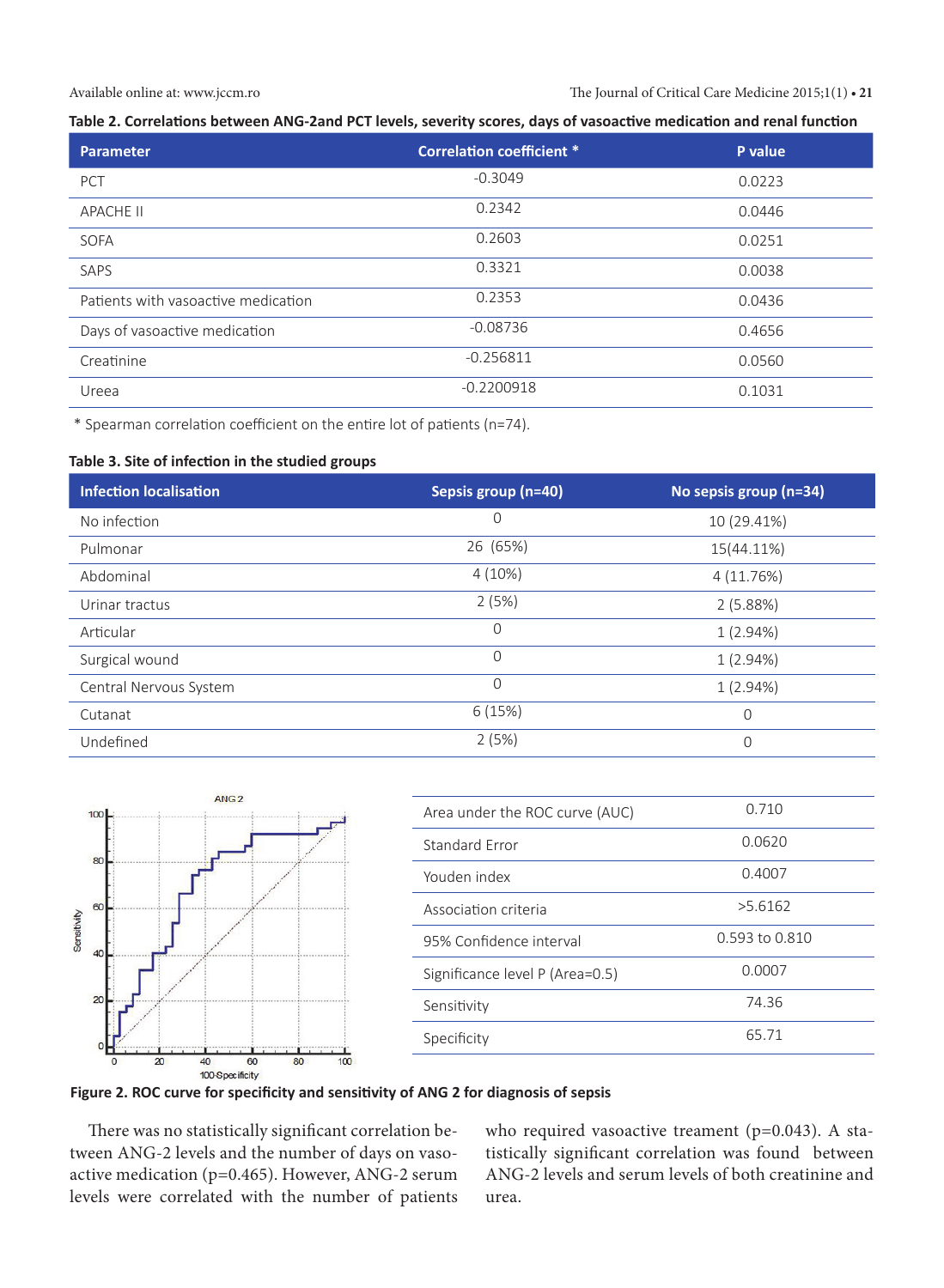22 • The Journal of Critical Care Medicine 2015;1(1) Available online at: www.jccm.ro



Area under the ROC curve (AUC) 0.591 Standard Error 0.0705 95% Confidence interval 0.471 to 0.704 Significance level P (Area=0.5) 0.1957 Sensitivity 35.71 Specificity 88.89

**Figure 3. ROC curve for specificity and sensitivity of ANG 2 for predicting mortality rate**

# **Discusions**

#### **ANG-2 and diagnosis of sepsis**

This study demonstrated that ANG-2 has a high sensitivity and specificity for the diagnosis of sepsis and for the prognosis of sepsis.

ANG-2 levels obtained in this study were higher than those described by other authors. Buddingh et al [11] reported an average value of 3 ng/mL ANG-2 in healthy subjects, which increased to double values in patients with severe acute pancreatitis and severe organ dysfunction, concluding that this value was highly predictive for disease severity. In the current study, the values of ANG-2 in the control group were higher (6.0 ng/ mL), probably due to the fact that patients with infections, but without sepsis, were included in this group. Nevertheless, the statistically significant difference in ANG-2, between the two groups, proves that this biomarker can be useful for assessment of severity of infection in agreement with other stufies [12-14].

In the current study, a cut-off value of 5.61 ng/mL was the borderline value below which the probability of infection was very low, this being similar to previously reported value of 6.0 ng/mL, reported by Buddingh et al [11] reported as representing the cutoff point above which being indicative of patients with an infection.

Several authors reported a good correlation between ANG-2 levels and pulmonary function in patients treated with high doses of interleukine-2 [15].

# **ANG-2, duration of stay in ICU and the requirements for vasoactive medication**

Analysis of the results of the present study showed that patients without sepsis were retained intensive care units longer that those with sepsis. This apparent anomaly may be explained by the fact that sepsis patients presented a higher mortality rate, death occuring frequently in the first days after admission. A similar trend was noticed in regards to the number of days patients were maintained on vasoactive treatment.

An increase in cardiac output, related to a descrease in the left ventricular ejection fraction and hypotension has been associated with an increase of serum levels of ANG-2 [16].

#### **ANG-2 levels and renal function.**

The present study was unable to demonstrate a clinically significant correlation between ANG-2 and renal function in contradiction to the report by Tsai et al which showed ANG to be an appropriate predictor of the unfavourable development of renal failure eventhough in the current stage the exact pathophysiological mechanism for this effect has not been clearly identified [17].

#### **ANG-2 levels and severity scores**

Another objective of the study was to demonstrate the correlation between ANG-2 and the severity scores. We proved that ANG-2 values correlate very well with the APACHE II, SOFA and SAPS severity scores, used in the study. This supports the role ANG-2 as a biomarker for prognosis of severe sepsis, all be it that the sensitivity of this parameter for prediction of death is not high (35%). Again, this low value may reflect the fact that patients without sepsis have a high mortality rate (70.59%) due to other pathologies.